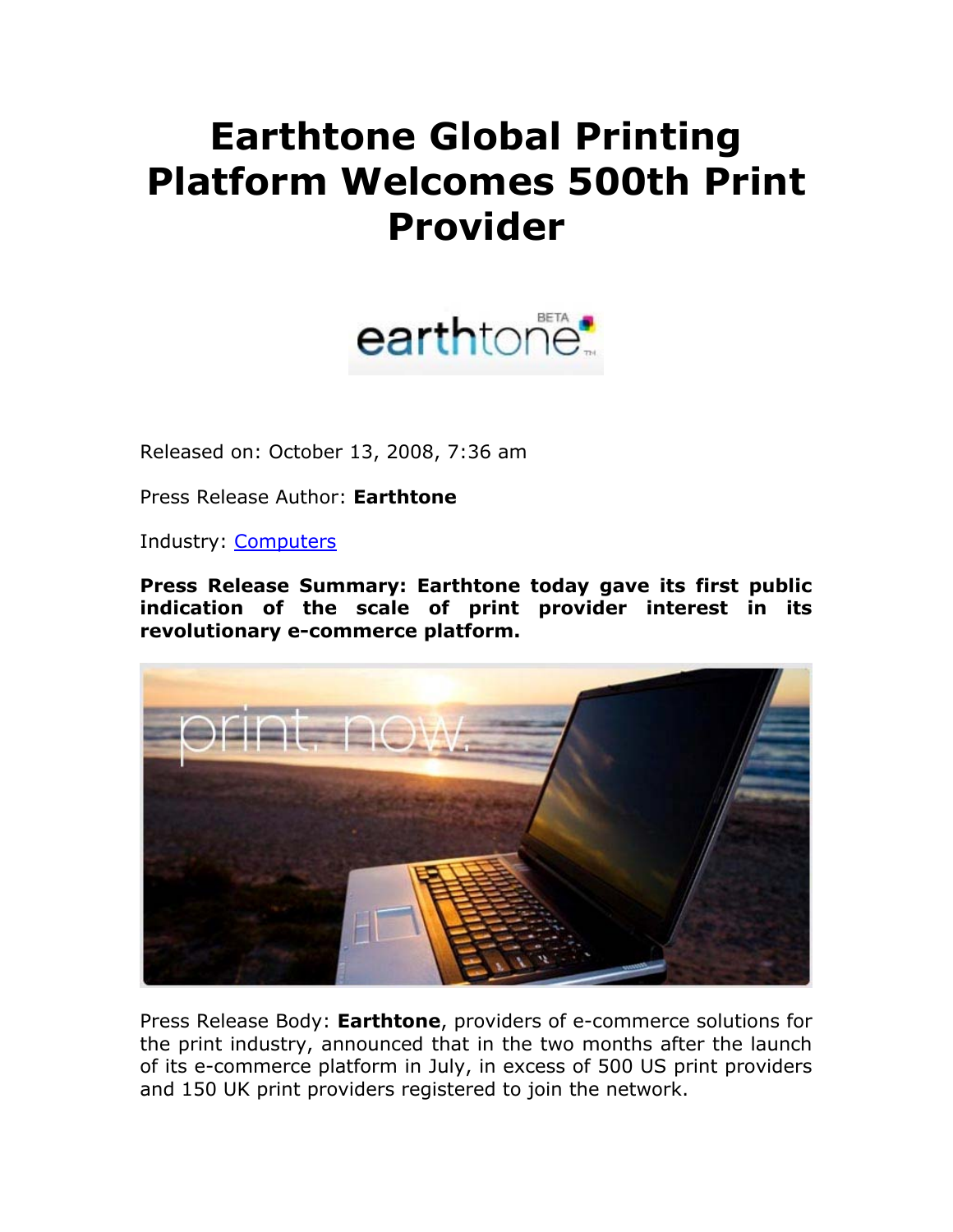**Earthtone** is the first e-commerce solution designed to meet the needs of tens of thousands of independent print businesses, bringing together world-class e-commerce solutions, a commission based commercial model and a market-defining service proposition to enable tens of thousands of smaller, independently operated print businesses to capitalize on customers' shift to e-procurement.

With **InfoTrends**, a global strategic consulting firm focused on document technology, predicting that e-commerce will account for 45% of the print market\* – up from 14% today – **Earthtone** is a timely solution to the problems facing smaller print providers looking to exploit the **online document printing** opportunity. In contrast to web-to-print solutions – which require upfront investment and ongoing charges and offer questionable returns on investment - Earthtone's commission-based commercial model offers print providers risk-free ecommerce.

Moreover, **Earthtone**'s vendor-neutral business model creates economies of scale, enabling smaller businesses to deploy world-class e-commerce solutions and compete with big brands for market share. Print shops benefit from a search engine optimized online storefront and a range of features - like integrated shipping, online payment processing and support for over 100 file formats – that extend their reach and help them to attract and retain customers from across the web.

**Kourosh Kaghazian, Vice President for Business Development**, commented on**Earthtone**'s performance in August and early September: *"We're confident that our service meets printers' need for affordable, risk-free e-commerce. We're seeing interest from all quarters, including small and medium sized commercial printers, locally-focused independent print centers, and franchisees from, amongst others, the Sir Speedy, Minuteman and AlphaGraphics networks. Looking forward, we foresee an increase in the rate of registrations in the run up to launch."*

With its recently announced partnership with **ICED** – owner of the **Kwik Kopy, Kwik Kopy Business Center, Inkwell and Franklin brands** - expected to augment these figures significantly, **Earthtone** seems set to shake up the online printing landscape when it launches in October.

Notes editors: to to the editors: \* InfoTrends InfoBriefing, On Demand Printing & Publishing 2008